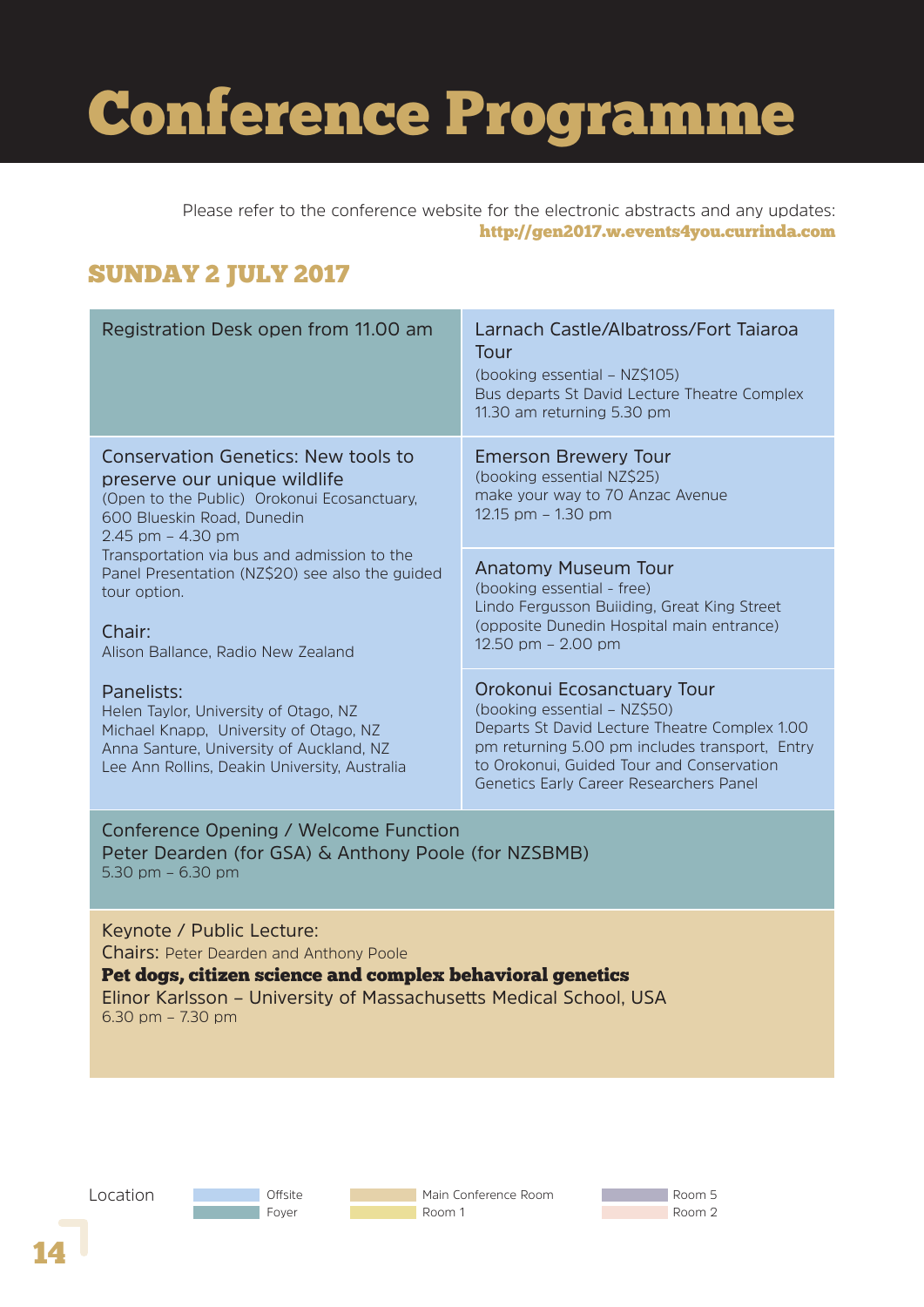## MONDAY 3 JULY 2017

#### Registration desk opens from 8.00 am

#### Drosophila to identify and unravel pathogenic mechanisms of human genetic diseases

Keynote: Hugo Bellen, Baylor College of Medicine, Texas, USA Chairs: Wayne Patrick & Peter Dearden 9.00 am – 9.45 am

Morning Tea 9.45am – 10.15am

Practical Adaptive Landscapes Keynote: Antony Dean, University of Minnesota, USA Chairs: Wayne Patrick & Peter Dearden 10.15 am – 11.00 am

#### Cell-type specific profiling of chromatin states within the brain

Owen Marshall, University of Tasmania, Australia Chairs: Wayne Patrick & Peter Dearden 11.05 am – 11.25 am

#### The avoidance of random RNA interactions controls bacterial protein expression

Paul Gardner, University of Canterbury, New Zealand Chairs: Wayne Patrick & Peter Dearden 11.30 am – 11.50 am

Announcements 11.55 am – 12.00 pm

Lunch 12.00 pm – 1.00 pm

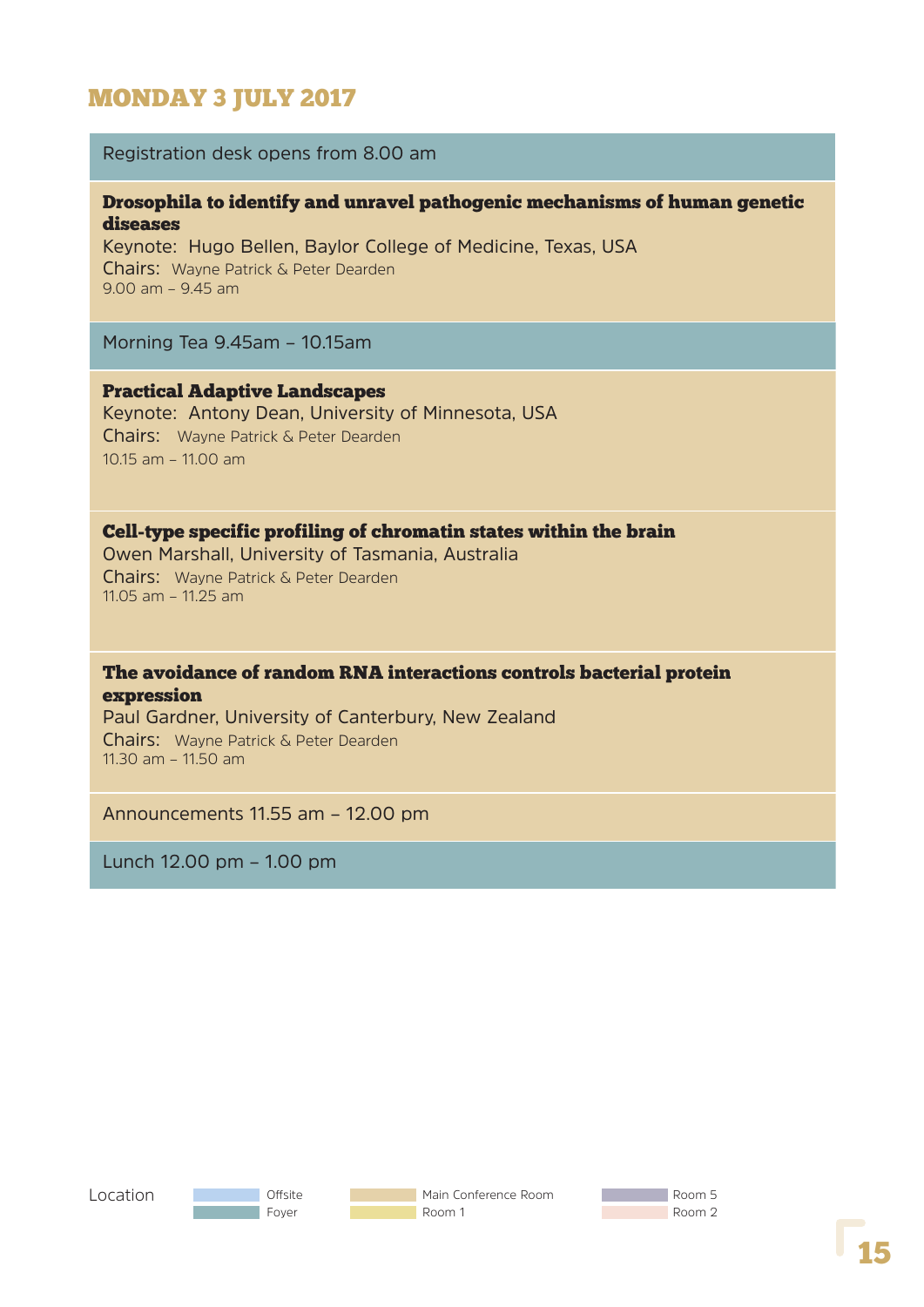# MONDAY 3 JULY 2017

| Genomics 1<br>1.00 pm $-$ 2.10 pm<br><b>Chair: Neil Gemmell</b>                                                                                                                                                                                        | Biochem-AG<br>1.00 pm $-$ 2.10 pm<br>Chair: Amy Osbourne<br>Session sponsored by agresearch                                                                               | Workshop<br>$2.00$ pm $-$<br>5.00 pm                                                        |
|--------------------------------------------------------------------------------------------------------------------------------------------------------------------------------------------------------------------------------------------------------|---------------------------------------------------------------------------------------------------------------------------------------------------------------------------|---------------------------------------------------------------------------------------------|
| <b>Developmental genomics of</b><br>sponges<br>Maja Adamska, Australian<br>National University, Australia<br>1.00 pm - 1.20 pm                                                                                                                         | <b>Insecticide metabolism -</b><br><b>Control or chaos?</b><br>Philip Batterham, University of<br>Melbourne<br>1.00 pm $-$ 1.20 pm                                        |                                                                                             |
| <b>Commemorating 60 years</b><br>of bidirectional selection:<br><b>Applying genomics to</b><br>the Virginia body weight<br>chicken lines<br><b>Mette Lillie</b><br>1.25 pm - 1.40 pm                                                                   | <b>Evolution of the odorant</b><br>receptor multigene family in<br>insects: a tale from coloured<br>fish to flying dragons<br><b>Richard Newcomb</b><br>1.25 pm - 1.40 pm |                                                                                             |
| The shape of silencing:<br>differential DNA<br>methylation between the<br>sexes of genes subject to X<br>chromosome inactivation in<br>marsupials<br><b>Paul Waters</b><br>1.40 pm - 1.55 pm                                                           | <b>Cyclotides: deployment of</b><br>the small circular peptides<br>for butterfly pea (Clitoria<br>ternatea) plant defence<br>Georgianna Oguis<br>1.40 pm - 1.55 pm        |                                                                                             |
| <b>New insights into sexual</b><br>plasticity in fish using RNA-<br><b>Seq</b><br>Ann Liu<br>1.55 pm - 2.10 pm                                                                                                                                         | <b>Genotyping-By-Sequencing</b><br>for diverse applications<br>including population<br>genetics<br>Jeanne Jacobs<br>1.55 pm $-$ 2.10 pm                                   | R and R Shiny<br>Workshop<br>$2.00$ pm $-$<br>5.00 pm<br><b>Bioinformatics</b><br>Institute |
| Drosophila and mouse genetic models provide clues into<br>the inexplicable tumour suppressor behaviour of FUBP1 in<br>oligodendroglioma<br>Leonie Quinn, Australia National University, Australia<br>2.20 pm $-$ 2.45 pm<br><b>Chair: Neil Gemmell</b> |                                                                                                                                                                           |                                                                                             |
| Afternoon Tea 2.45 pm - 3.15 pm                                                                                                                                                                                                                        |                                                                                                                                                                           |                                                                                             |
|                                                                                                                                                                                                                                                        |                                                                                                                                                                           |                                                                                             |

T



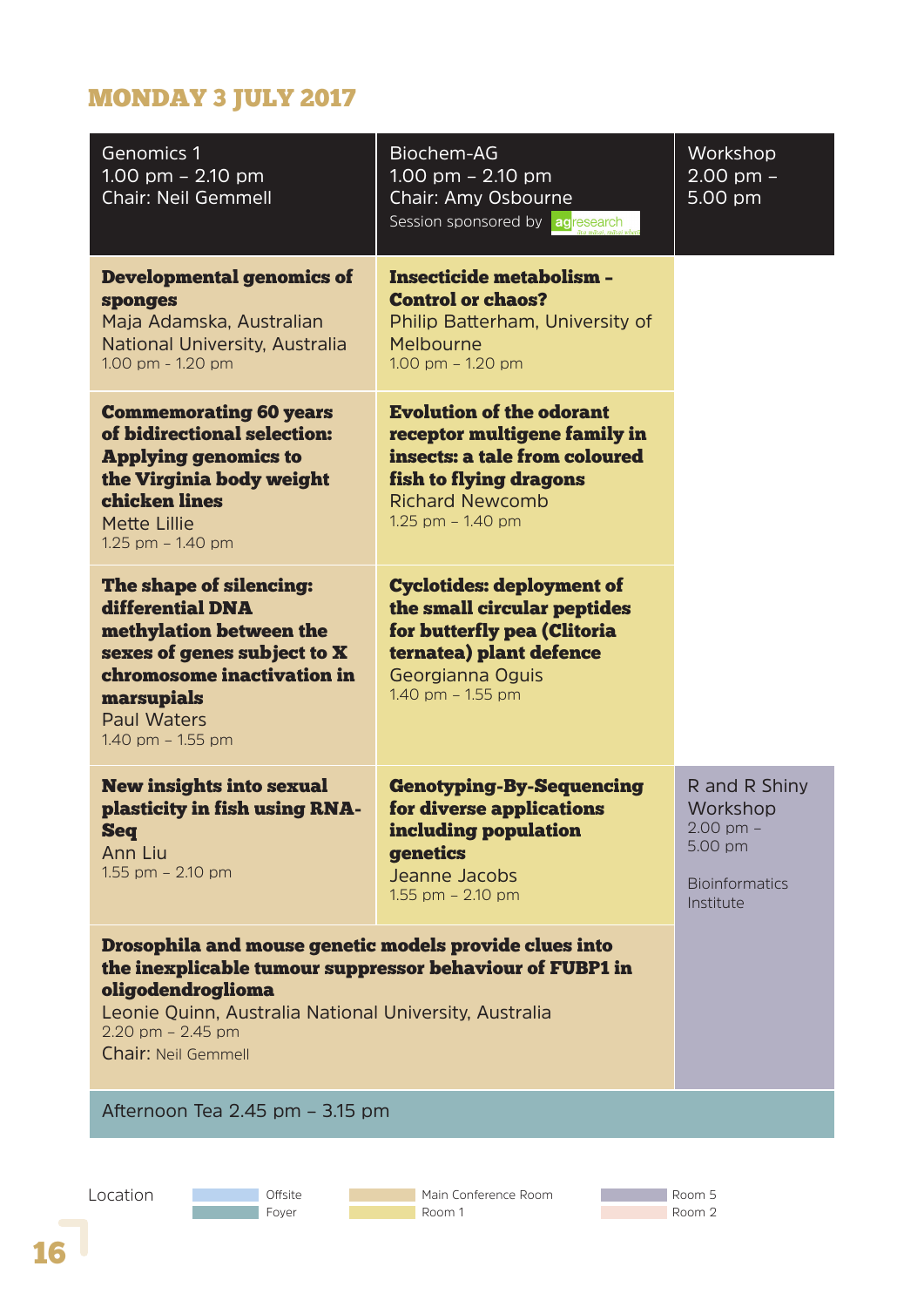# MONDAY 3 JULY 2017 (continued)

| Genomics 2<br>3.15 pm $-$ 4.55 pm<br>Chair: Julia Horsfield                                                                                                                                            | Workshop<br>$3.15$ pm $-$<br>5.00 pm                  |
|--------------------------------------------------------------------------------------------------------------------------------------------------------------------------------------------------------|-------------------------------------------------------|
| The tuatara genome - insights from the sole survivor of an<br>ancient reptilian order<br>Neil Gemmell, University of Otago, New Zealand<br>3.15 pm - 3.35 pm                                           | R and R Shiny<br>Workshop<br>$2.00$ pm $-$<br>5.00 pm |
| A genomewide investigation of susceptibility and resistance<br>of bottlenose dolphins to cetacean morbillivirus<br><b>Kimberley Batley</b><br>3.40 pm - 3.55 pm                                        | <b>Bioinformatics</b><br>Institute                    |
| Identifying methylome changes in response to heavy, long-<br>term cannabis use, in a large longitudinal cohort<br>Amy Osborne<br>4.00 pm $-$ 4.15 pm                                                   |                                                       |
| Australian rainbowfishes: a model system for ecological<br>genomic studies of adaptation to climate change<br>Luciano Beheregaray<br>4.20 pm $-$ 4.35 pm                                               |                                                       |
| Genetic hitchhikers: what species are hiding in your<br>sequencing data?<br><b>Rachel Ashby</b><br>4.40 pm - 4.55 pm                                                                                   |                                                       |
| Poster Session 1 5.00 pm - 6.45 pm (refer to pages 27-30)                                                                                                                                              |                                                       |
| Keynote/Public Lecture:<br><b>Chair:</b> Stephen Robertson<br>Using large-scale genomic databases to interpret genetic variation<br>Daniel MacArthur, Harvard Medical School, USA<br>6.45 pm - 7.45 pm |                                                       |

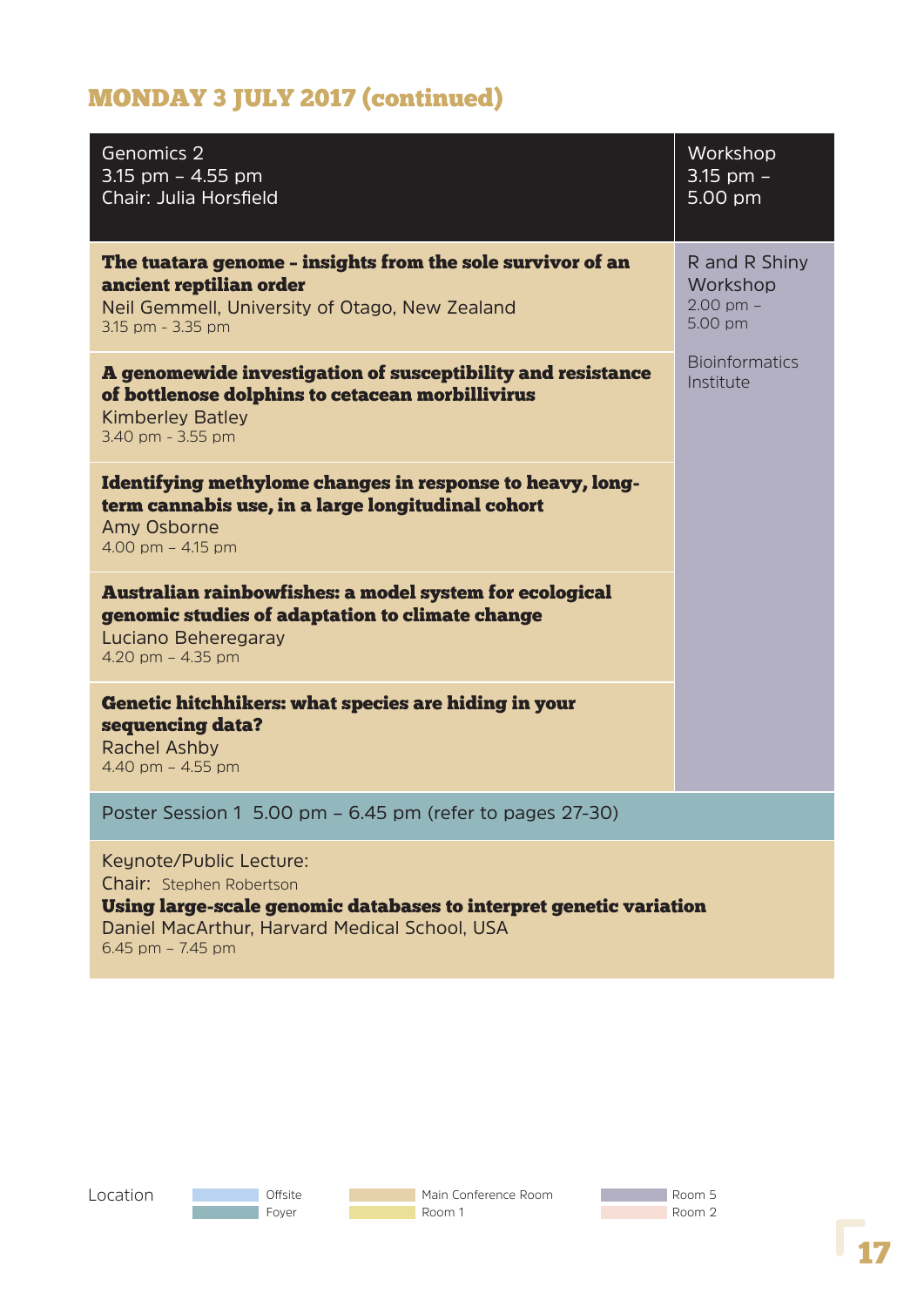## TUESDAY 4 JULY 2017

#### Registration desk opens from 8.00 am

#### Wildlife genomics and conservation

Chair: Katherine Belov Keynote: Rebecca Johnson, Australian Museum Research Institute, Australia 8.30 am – 9.15 am

#### Maximising genetic diversity in captive breeding for translocation programmes: a conservation genomics approach

Chair: Katherine Belov Tammy Steeves, University of Canterbury, New Zealand 9.20 am – 9.45 am

Morning Tea 9.45 am – 10.15 am

#### Using conservation genomics to predict adaptive potential in hihi

Chair: Coral Warr Anna Santure, University of Auckland, New Zealand 10.15 am – 10.35 am

#### Decoding obesity & type-2 diabetes co-morbidity

Chair: Coral Warr Justin O'Sullivan, University of Auckland, New Zealand 10.35 am – 10.55 am

#### Deciphering the role of DNA replication in human growth and development

Chair: Coral Warr Louise Bicknell, University of Otago, Dunedin **10.55am – 11.15am i komponist zyber zyber zyber zyber zyber zyber zyber zyber zyber zyber zyber zyber zyber zy** Sponsored by **pHSCIENTIFIC MERCK** 

#### Genotyping Brassicas: The need for a pangenome

Chair: Jeanne Jacobs Keynote: Jacqui Batley, University of Western Australia 11.20 am - 12.05 pm Sponsored by agresearch

Lunch 12.05 pm – 1.00 pm

Genetics Association of AustralAsia Annual General Meeting 12.05 pm - 1.00 pm



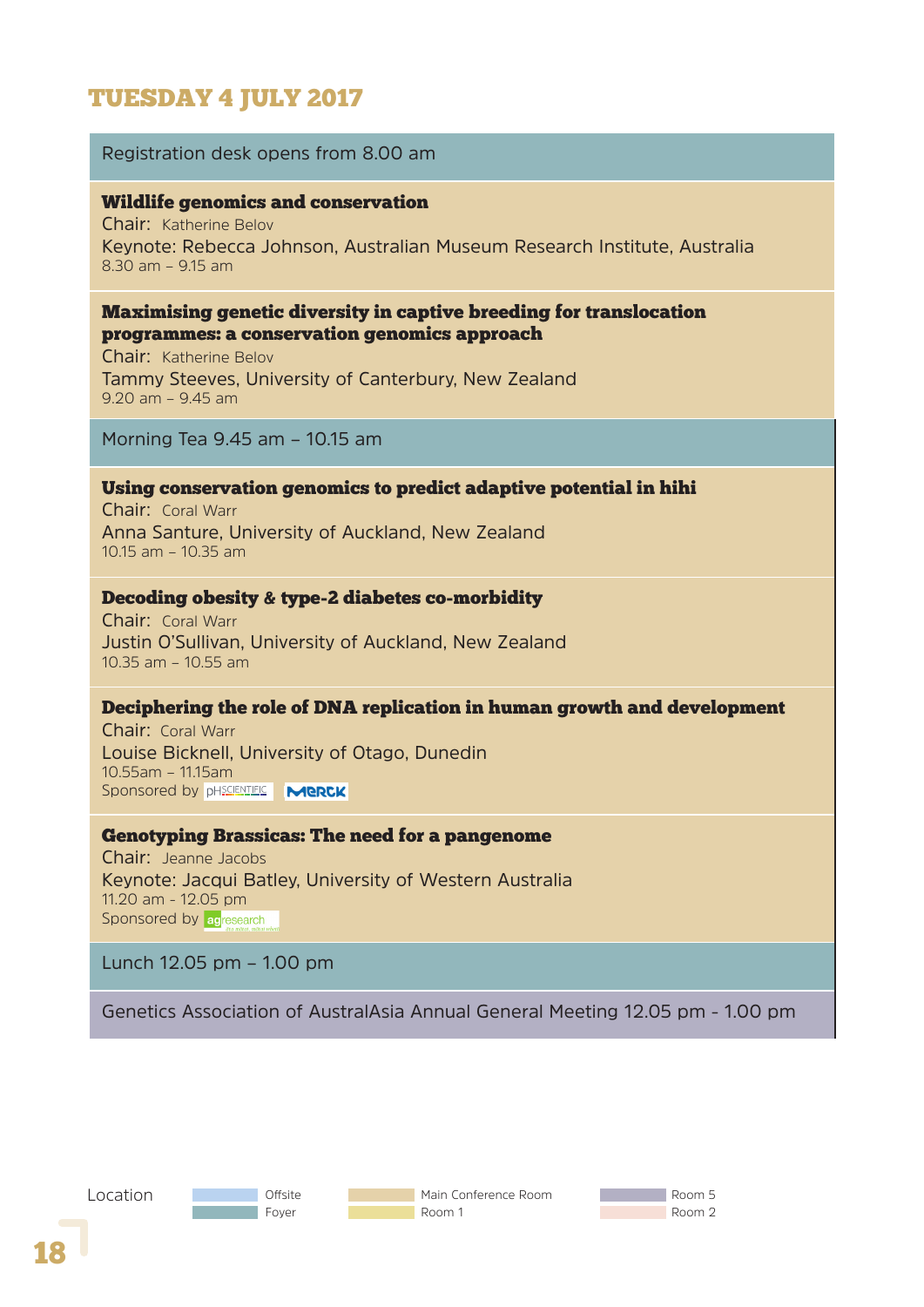| Evo-Devo 1<br>1.15 pm $-$ 2.50 pm<br><b>Chair: Peter Dearden</b><br><b>LAB</b>                                                                                                               | Conservation/Ecology<br>1.15 $pm - 2.50$ $pm$<br>Chair: Jon Waters                                                                                                                                                                      |  |
|----------------------------------------------------------------------------------------------------------------------------------------------------------------------------------------------|-----------------------------------------------------------------------------------------------------------------------------------------------------------------------------------------------------------------------------------------|--|
| <b>Torso-like interacts with the</b><br>insulin signalling pathway<br>to regulate growth and<br>developmental timing<br>Coral Warr, Monash University,<br>Australia<br>$1.00$ pm $- 1.20$ pm | <b>Using population genetics</b><br>and genomics as next-<br>generation approaches<br>for the control of invasive<br>insects: social wasps as a<br>case study<br>Phil Lester, Victoria University,<br>Ne Zealand<br>1.00 pm $-$ 1.20 pm |  |
| <b>The transcription factor</b><br>petal loss suppresses<br>growth between sepals in<br><b>arabidopsis</b><br><b>David Smyth</b><br>1.20 pm $-$ 1.35 pm                                      | <b>Bridging the conservation</b><br>genetics gap by identifying<br>barriers to uptake for<br>conservation practitioners<br><b>Helen Taylor</b><br>1.20 pm -1.35 pm                                                                      |  |
| <b>Evolving eusociality: Using</b><br><b>Drosphila to understand</b><br>how queen pheromone<br>inhibits reproduction in<br>worker honeybees<br>Mackenzie Lovegrove<br>1.35 pm $-$ 1.50 pm    | The devil's in the diet: a<br>metabarcoding study of<br>ecosystem changes<br><b>Catriona Campbell</b><br>1.35 pm - 1.50 pm                                                                                                              |  |
| Use if or lose it? The<br>genomic mechanisms<br>underlying wing-loss in<br><b>New Zealand's alpine</b><br><b>stoneflies</b><br><b>Andrew Veale</b><br>1.50 pm $-$ 2.05 pm                    | <b>Using mitochondrial DNA</b><br>sequencing and nuclear<br><b>Genotyping-by-Sequencing</b><br>to identify bycaught seabirds<br><b>Peter Ritchie</b><br>1.50 pm $-$ 2.05 pm                                                             |  |
|                                                                                                                                                                                              |                                                                                                                                                                                                                                         |  |



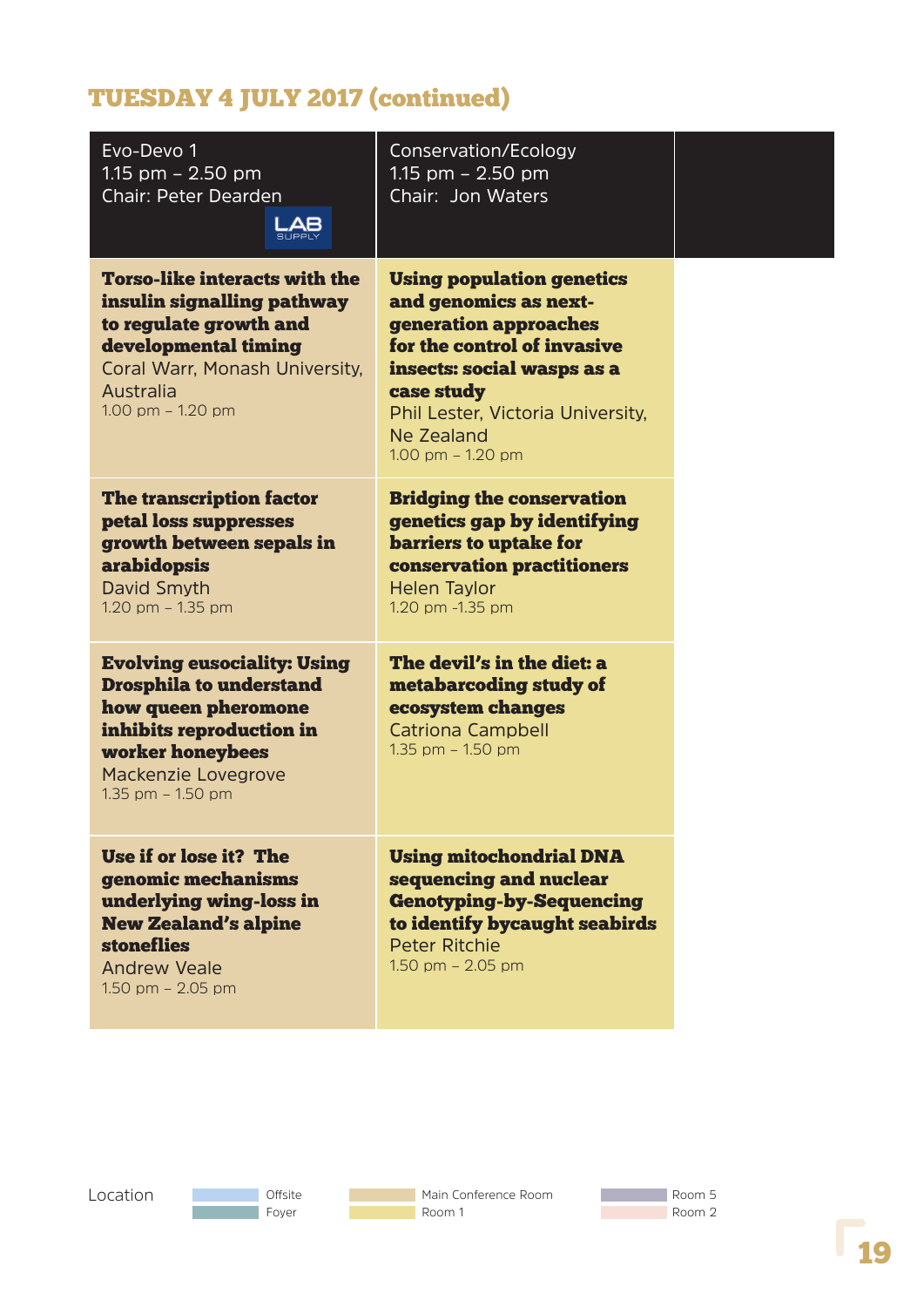| Evo-Devo 1<br>continued<br><b>Chair: Peter Dearden</b><br>LAB<br>Session sponsored by                                                                                                                     | Conservation/Ecology<br>continued<br>Chair: Jon Waters                                                                                                         |  |
|-----------------------------------------------------------------------------------------------------------------------------------------------------------------------------------------------------------|----------------------------------------------------------------------------------------------------------------------------------------------------------------|--|
| The genetic and mechanistic<br>basis of worker sterility in<br>the honey bee<br><b>Isobel Ronai</b><br>$2.05$ pm $- 2.20$ pm                                                                              | <b>Genetics and conservation</b><br>biology: a reexamination<br><b>Ian Franklin</b><br>$2.05$ pm - $2.20$ pm                                                   |  |
| <b>Phenotypically normal</b><br>worker honey bees (Apis<br>mellifera capensis) with<br>three alleles at multiple<br>microsatellite loci<br>Benjamin Oldroyd, University<br>of Sydney<br>2.20 pm - 2.35 pm | <b>Mitochondrial variation and</b><br>heteroplasmy in Australian<br>and Hawai'ian cane toads<br><b>Lee Rollins</b><br>$2.20$ pm $- 2.35$ pm                    |  |
| <b>Is migration propensity</b><br>linked to genetic "switches"<br>in a great "speciator"<br>silvereyes Zosterops<br>lateralis?<br><b>Graeme Oatley</b><br>$2.35$ pm $- 2.50$ pm                           | <b>Environmental DNA</b><br>monitoring detects habitat-<br>specific species assemblages<br>in the marine ecosystem<br>Gert-Jan Jeunen<br>$2.35$ pm $- 2.50$ pm |  |
| Afternoon Tea 2.50 pm - 3.15 pm                                                                                                                                                                           |                                                                                                                                                                |  |

Location**Offsite** Main Conference Room Room 5 **The Co Foyer** Room 1 **Room 2**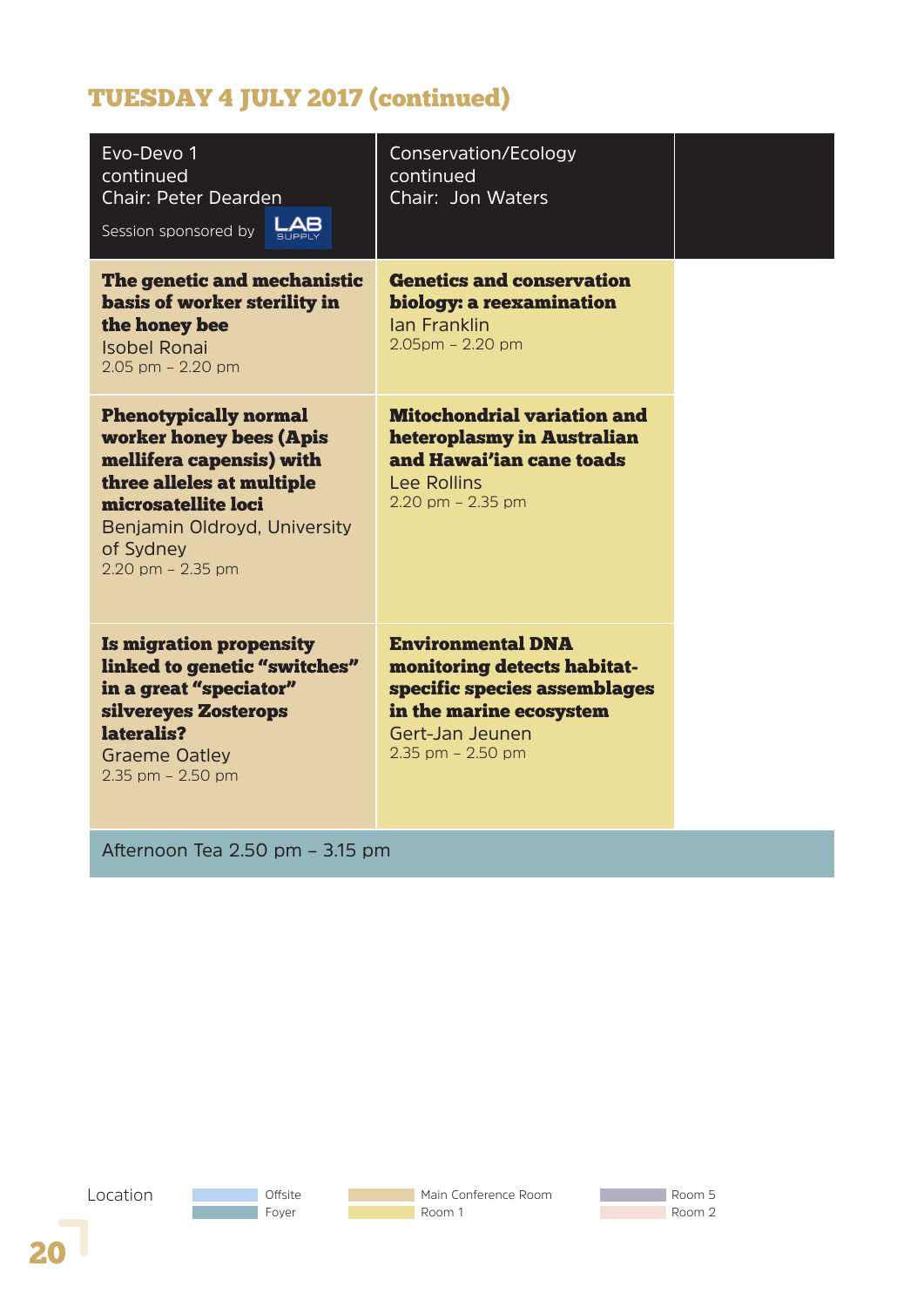| <b>Biochem and Evolution</b><br>3.15 pm $-$ 5.05 pm<br>Chair: Monica Gerth                                                                                                    | <b>Medical Genetics</b><br>3.15 pm $-$ 4.50 pm<br><b>Chair: Louise Bicknell</b>                                                                                                     | Evo-Devo 2<br>3.15 pm $-$ 4.00 pm<br>Chair: Peter Dearden                                                                                                                              |
|-------------------------------------------------------------------------------------------------------------------------------------------------------------------------------|-------------------------------------------------------------------------------------------------------------------------------------------------------------------------------------|----------------------------------------------------------------------------------------------------------------------------------------------------------------------------------------|
| <b>Predicting the future</b><br>and reconstructing the<br>past through protein<br>engineering<br>Colin Jackson, Australian<br><b>National University</b><br>3.15 pm - 3.45 pm | <b>A</b> recessive<br>skeletal dysplasia<br>due to compound<br>heterozygosity for bi-<br>allelic variants in MYH3<br>Stephen Robertson,<br>University of Otago<br>3.15 pm - 3.35 pm | <b>Epigenetic memory in</b><br><b>vertebrates</b><br><b>Tim Hore</b><br>3.15 pm - 3.30 pm                                                                                              |
| <b>How the other half</b><br>live: the evolution of<br>repetitive DNA<br><b>Austen Ganley, University</b><br>of Auckland<br>3.45 pm $-$ 4.05 pm                               | <b>Growing a Pair:</b><br><b>Directing pluripotent</b><br>stem cells towards<br>human testis cell<br><b>lineages</b><br><b>Ingrid Knarston</b><br>3.35 pm $-$ 3.50 pm               | <b>Epigenetics and sex</b><br>determination<br><b>Jenny Graves</b><br>3.30 pm $-$ 3.45 pm                                                                                              |
| The anatomy of an<br>adapted enzyme<br><b>Renwick Dobson</b><br>4.05 pm - 4.20 pm                                                                                             | <b>GWAS on post-term</b><br>birth: Analysis of<br>successive Finnish birth<br>cohorts identifies TKT<br>and SSBP2 loci<br><b>William Schierding</b><br>3.50 pm $-$ 4.05 pm          | <b>A</b> unified model for<br>the molecular basis<br>and evolution of<br>temperature-dependent<br>sex determination<br><b>Clare Holleley</b><br>3.45 pm $-$ 4.00 pm                    |
| <b>Determining the</b><br>molecular effects of<br><b>5-fluorocytosine on</b><br>the pathogenicity                                                                             | <b>Using the mouse</b><br>model to understand<br>the interplay between<br>genetic susceptibility                                                                                    | <b>ECOLOGY</b><br>$4.05$ pm $-5.20$ pm<br>Chair: Anna Santure                                                                                                                          |
| of Pseudomonas<br>aeruginosa<br><b>Jessica Thomson</b><br>4.20 pm $-$ 4.35 pm                                                                                                 | and idiopathic scoliosis<br>progression during<br>puberty<br><b>Megan Wilson</b><br>4.05 pm $-$ 4.20 pm                                                                             | <b>Phylogenomics and</b><br>species delimitation<br>of pygmy perches:<br>implications for<br>biogeography,<br>taxonomy and<br>conservation<br><b>Sean Buckley</b><br>4.05 pm - 4.20 pm |

Location

**Offsite Foyer** 

**Main Conference Room** Room 1

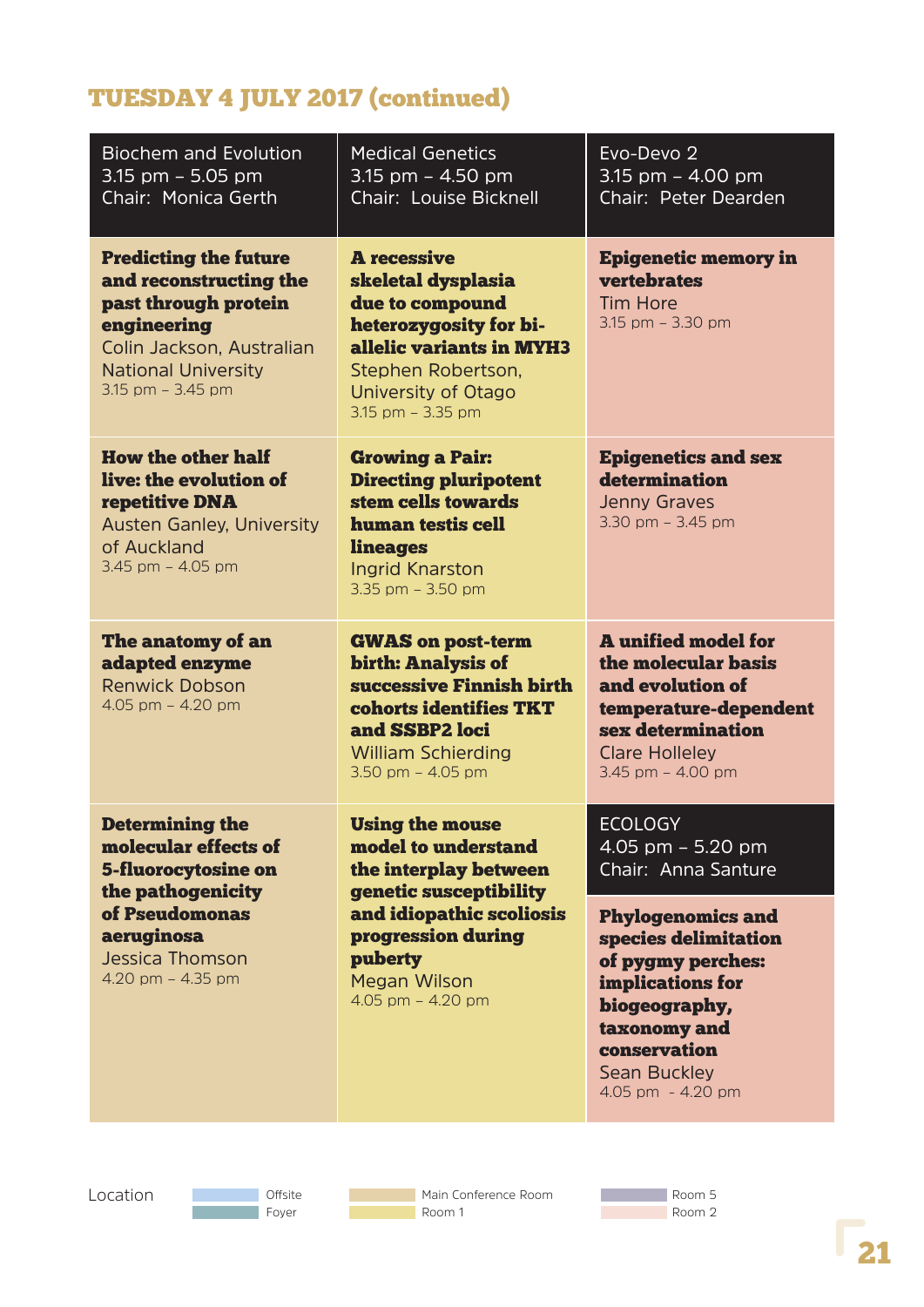| <b>Biochem and Evolution</b><br>continued<br>Chair: Monica Gerth<br>4.35 pm - 5.05 pm                                                                                                                                                                                                                                                 | <b>Medical Genetics</b><br>continued<br>Chair: Louise Bicknell<br>4.20 pm - 4.50 pm                                             | Ecology<br>continued<br>Chair: Anna Santure<br>$\overline{4.20}$ pm - 5.20 pm                                                                                                                                                  |
|---------------------------------------------------------------------------------------------------------------------------------------------------------------------------------------------------------------------------------------------------------------------------------------------------------------------------------------|---------------------------------------------------------------------------------------------------------------------------------|--------------------------------------------------------------------------------------------------------------------------------------------------------------------------------------------------------------------------------|
| <b>Emergence of RNA</b><br>editing in an evolution<br>experiment<br><b>Anthony Poole</b><br>4.35 pm - 4.50 pm                                                                                                                                                                                                                         | <b>Pleiotropic effect of</b><br><b>ABCG2</b> in gout<br>Amanda Phipps-Green<br>4.20 pm $-$ 4.35 pm                              | <b>Differential gene</b><br>expression in brain<br>tissue of cane toads<br>across the australian<br>invasive range<br><b>Andrea West</b><br>4.20 pm $-$ 4.35 pm                                                                |
| <b>Bioinformatic discovery</b><br>of noncoding RNA<br>genes<br><b>Christopher Brown</b><br>4.50 pm $-$ 5.05 pm                                                                                                                                                                                                                        | <b>Zbtb11 regulates TP53</b><br>and is required for<br>definitive haemopoiesis<br>Maria Cristina Keightley<br>4.35 pm - 4.50 pm | <b>Volcanoes and</b><br>earthquakes shed light<br>on how disturbance<br>shapes spatial patterns<br>of genetic diversity<br>Ceridwen Fraser<br>4.35 pm $-$ 4.50 pm                                                              |
|                                                                                                                                                                                                                                                                                                                                       |                                                                                                                                 | <b>Invader immune</b><br>profiles? Differential<br>gene expression<br>patterns in cane toad<br>populations match<br>predictions about<br>invasive species<br>immune function<br><b>Daniel Selechnik</b><br>4.50 pm $-$ 5.05 pm |
| Poster Session 2<br>5.00 pm $-$ 6.30 pm<br>(Refer to Pages 27-30)                                                                                                                                                                                                                                                                     |                                                                                                                                 | <b>Phylogenetic affinities</b><br>of white-chinned<br>petrels: questions<br>for conservation<br>management<br>Kalinka Rexer-Huber<br>5.05 pm $-$ 5.20 pm                                                                       |
| Art & Genetics Exhibiton Opening - HD Skinner Annex, 361 Great King Street<br>6.10 pm $-$ 6.50 pm<br>Conference Dinner - Otago Museum, 419 Great King Street<br>$7.00$ pm $-10.30$ pm<br>(Optional - bookings essential for both events - Art & Genetics Exhibiton free of charge, Conference<br>Dinner - \$125 or \$90 for students) |                                                                                                                                 |                                                                                                                                                                                                                                |

Location

**Offsite Foyer** 

**Main Conference Room** Room 1

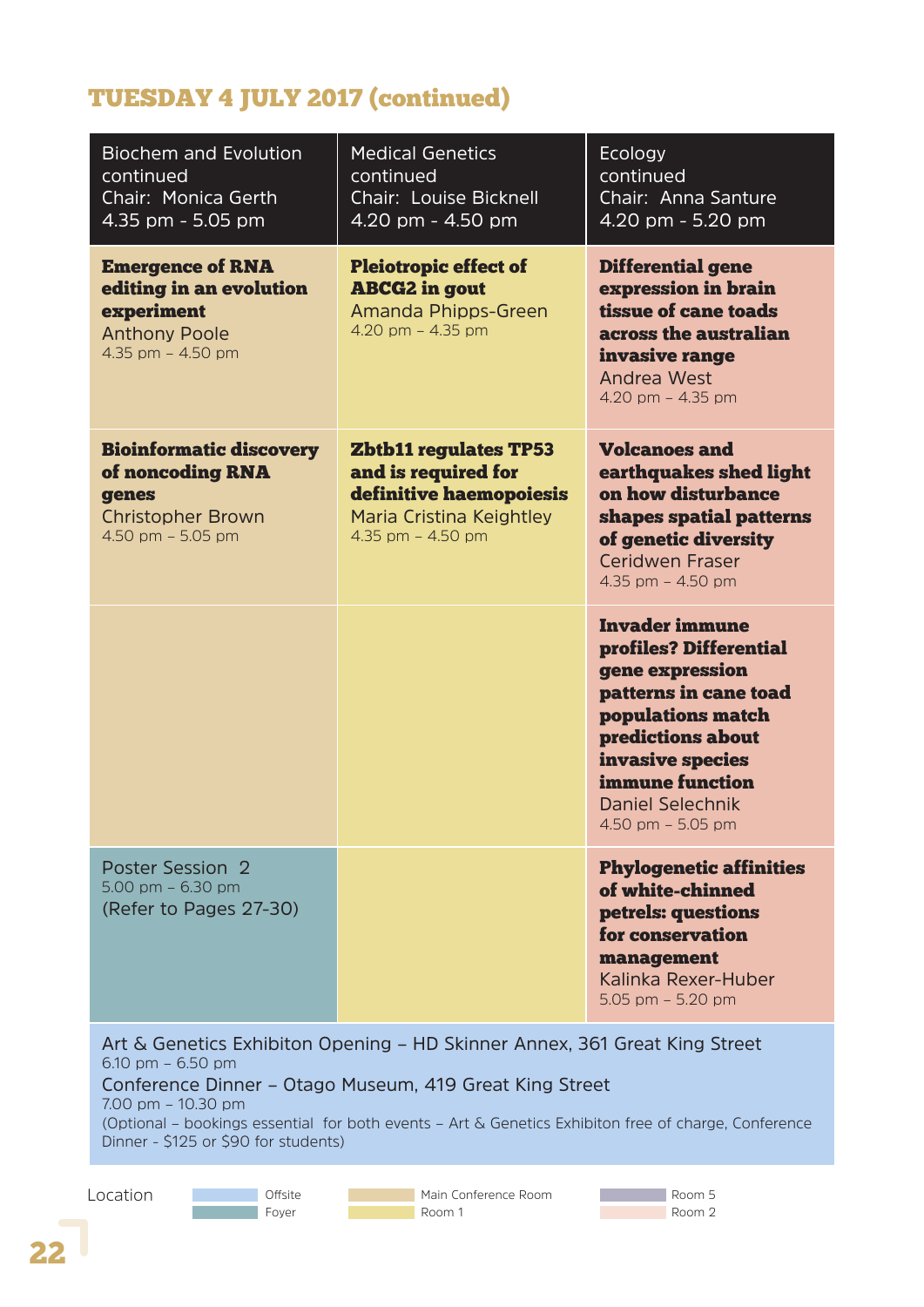# WEDNESDAY 5 JULY 2017

| Registration desk opens from 8.00 am                                                                                                                                                                   |                                                                                                                                                                                                                 |
|--------------------------------------------------------------------------------------------------------------------------------------------------------------------------------------------------------|-----------------------------------------------------------------------------------------------------------------------------------------------------------------------------------------------------------------|
| Keynote:<br><b>Chair:</b> Lisa Matisoo-Smith<br>Dogs and wolves in time and space<br>Tom Gilbert, Natural History Museum of Denmark<br>$9.00$ am $- 9.45$ am                                           |                                                                                                                                                                                                                 |
| Morning Tea 9.45am - 10.15am                                                                                                                                                                           |                                                                                                                                                                                                                 |
| <b>Ancient DNA Plenary</b><br>10.15 am - 11.15 am<br><b>Chair: Nic Rawlence</b>                                                                                                                        | <b>Statistical Genetics (VISG)</b><br>10.15 am - 11.30 am<br>Chair: Phil Wilcox                                                                                                                                 |
| <b>Ancient DNA and contributions to</b><br>understanding the human settlement<br>of the Pacific<br>Lisa Matisoo-Smith, University of Otago<br>10.15 am - 10.35 am                                      | <b>Genomic selection and genomic</b><br>estimated breeding values in<br>genotype by environment data: a<br>proof of concept for RPBC<br>Brian Cullis, Alison Smith and Paul<br>Jefferson<br>10.15 am - 10.40 am |
| <b>Ancient DNA: testing for climatic and</b><br>anthropogenic drivers of ecosystem<br>change in the Southern Hemisphere<br>Jonathan Waters, University of Otago,<br>New Zealand<br>10.35 am - 10.55 am | <b>Selection tools built on factor analytic</b><br>models for genotype by environment<br>data<br><b>Alison Smith and Brian Cullis</b><br>10.40 am - 11.15 am                                                    |
| <b>Rapid Response of a Marine Mammal</b><br><b>Species to Holocene Climate and</b><br><b>Habitat Change</b><br>Mark de Bruyn, University of Sydney<br>10.55 am - 11.15 am                              |                                                                                                                                                                                                                 |
| The Custom Science NZSBMB Award for Research Excellence<br><b>Chair: Anthony Poole</b><br>2017 Recipient: Wayne Patrick, University of Otago<br>11.20 am $-$ 12.05 pm                                  | <b>custom</b> science                                                                                                                                                                                           |
| Lunch 12.05 pm - 1.00pm                                                                                                                                                                                | Young Sci-Com Lunch - 1st Floor<br>Mezzanine                                                                                                                                                                    |
| Location<br>Offsite<br>Foyer<br>Room 1                                                                                                                                                                 | Main Conference Room<br>Room 5<br>Room 2                                                                                                                                                                        |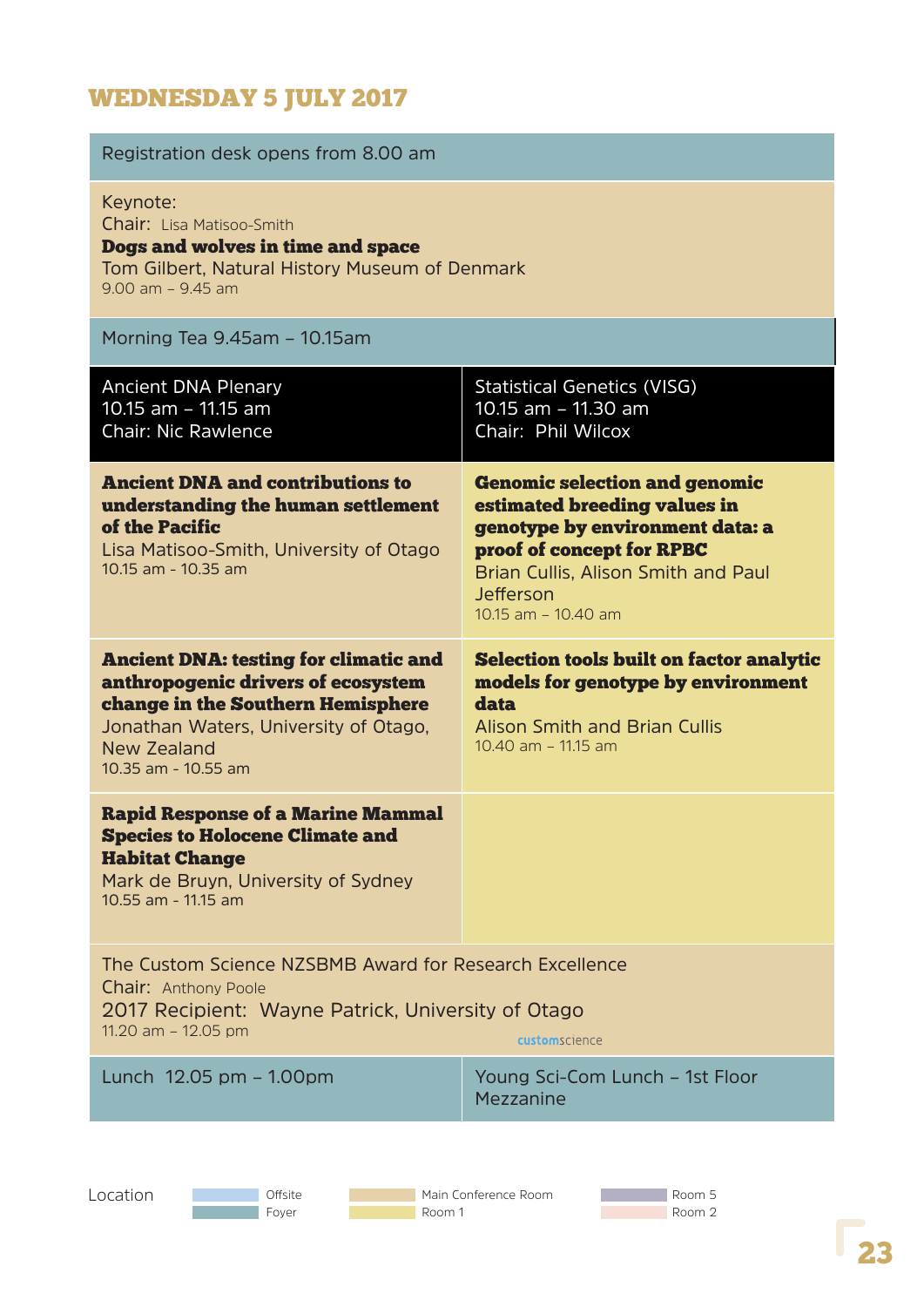# WEDNESDAY 5 JULY 2017 (continued)

| <b>Microbial Genomics</b><br>1.00 pm $-$ 2.45 pm<br>Chair: Xochitl Morgan                                                                   | Ancient DNA Symposium<br>1.00 pm $-$ 2.45 pm<br>Chair: Michael Knapp                                                                                                                     |                                                                     |
|---------------------------------------------------------------------------------------------------------------------------------------------|------------------------------------------------------------------------------------------------------------------------------------------------------------------------------------------|---------------------------------------------------------------------|
| <b>Evolution of a global</b><br>superbug<br>Scott Beatson, University of<br>Queenland, AUS<br>1.00 pm $-$ 1.30 pm                           | <b>Myth or relict: Does ancient</b><br><b>DNA</b> detect the enigmatic<br><b>Upland seal?</b><br><b>Alex Salis</b><br>$1.00$ pm $- 1.15$ pm                                              |                                                                     |
|                                                                                                                                             | <b>Untangling the evolutionary</b><br>history of the European<br><b>Bison</b><br>Ayla van Loenen<br>1.15 pm - 1.30 pm                                                                    |                                                                     |
| One genome to rule them all:<br>genome plasticity in single<br>strains of Helicobacter pylori<br><b>Jenny Draper</b><br>1.30 pm $- 2.00$ pm | <b>Madagascar's extinct</b><br>elephant birds: what we<br>know from molecular studies<br><b>Alicia Grealy</b><br>1.30 pm - 1.45 pm                                                       | Workshop<br><b>Best Practice</b><br>in RNA Seg<br>$2.00pm - 3.00pm$ |
|                                                                                                                                             | <b>Out of Australia - Are New</b><br><b>Zealand's extinct giant birds</b><br>of prey descendants of recent<br><b>Australian migrants?</b><br><b>Michael Knapp</b><br>1.45 pm $-$ 2.00 pm |                                                                     |
| <b>Discovery of new natural</b><br>products from uncultivated<br>microbes<br>Jeremy Owen<br>$2.00pm - 2.30pm$                               | <b>Ancient DNA reveals</b><br>extinction and replacement of<br><b>New Zealand's unique flight-</b><br>reduced semi-terrestrial swans<br><b>Nic Rawlence</b><br>$2.00$ pm $- 2.15$ pm     |                                                                     |
|                                                                                                                                             | <b>Ancient DNA from museum</b><br>specimens: techniques for<br>minimizing damage<br>Lara Shepherd<br>$2.15$ pm $- 2.30$ pm                                                               |                                                                     |
| <b>Evolution of antibiotic</b><br>resistance in pseudomonas<br>aeruginosa<br>lain Lamont<br>$2.30$ pm - $2.45$ pm                           | <b>Ancient DNA clarifies</b><br>the evolutionary history,<br>taxonomy and distribution of<br>crested penguins<br><b>Theresa Cole</b><br>$2.30$ pm $- 2.45$ pm                            |                                                                     |
| Location<br>Offsite<br>Foyer                                                                                                                | Main Conference Room<br>Room 1                                                                                                                                                           | Room 5<br>Room 2                                                    |

24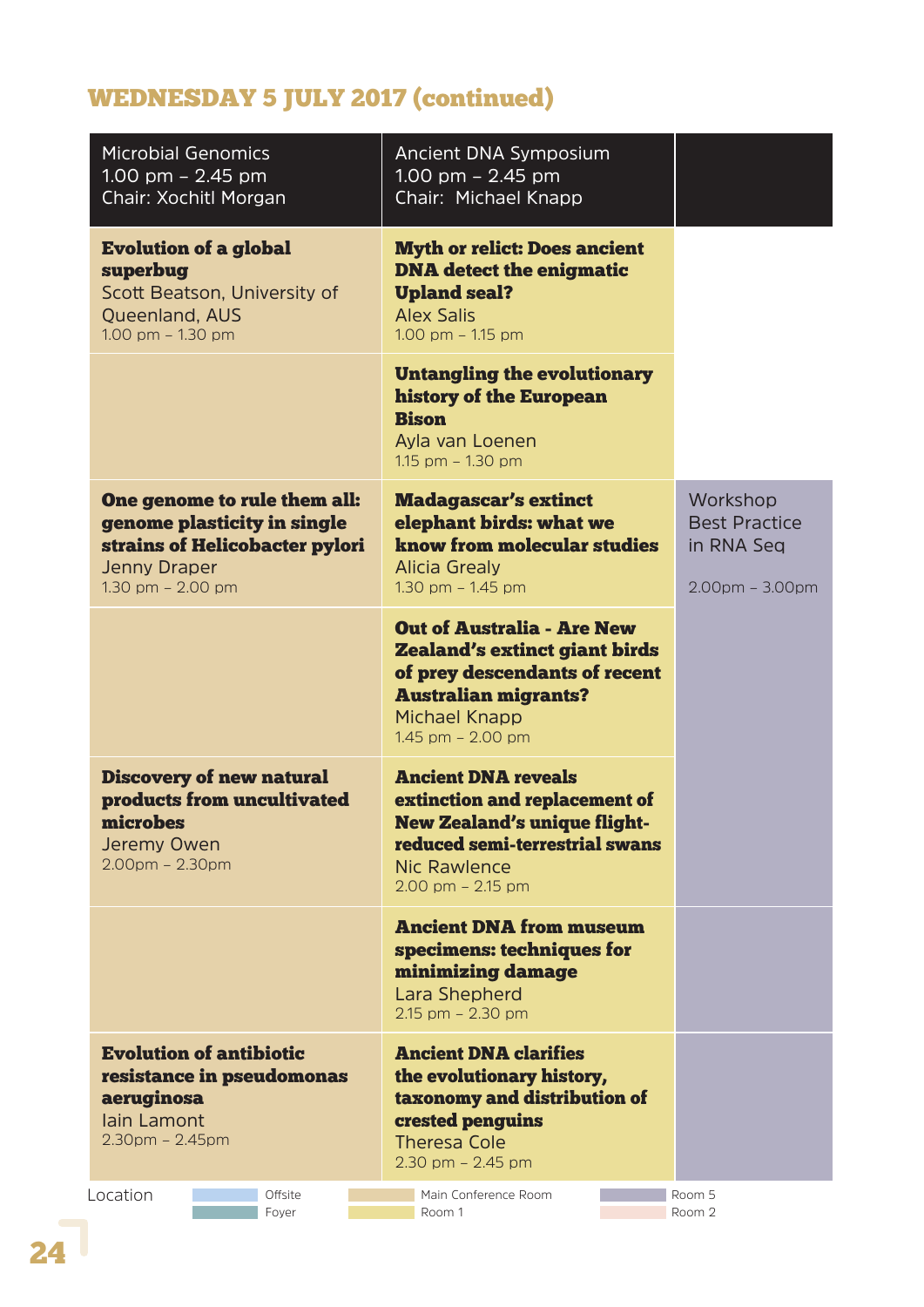# WEDNESDAY 5 JULY 2017 (continued)

| Afternoon Tea 2.45 pm - 3.15 pm                                                                                                                                                                            |  |                                                                        |
|------------------------------------------------------------------------------------------------------------------------------------------------------------------------------------------------------------|--|------------------------------------------------------------------------|
| <b>GSA Awards</b><br>3.15 pm $-$ 5.55 pm<br>Chairs: Katherine Belov &<br>Peter Dearden                                                                                                                     |  | Workshop<br>3.15 pm $-$ 4.15 pm                                        |
| <b>Excellence in Education</b><br>Award<br>3.15 pm $-$ 3.35 pm<br>Jaime Gongora<br>University of Sydney                                                                                                    |  | <b>Workshop: Best Practice</b><br>in Metagenomics<br>3.15 pm - 4.15 pm |
| D.G. Catcheside Award<br>3.40 pm $-$ 3.55 pm<br>Katherine Harrisson<br>La Trobe University                                                                                                                 |  |                                                                        |
| <b>Alan Wilton Award</b><br>4.00 pm $-$ 4.20 pm<br>Jemma Geoghegan<br><b>Macquarie University</b>                                                                                                          |  |                                                                        |
| <b>Ross Crozier Medal</b><br>4.25 pm $-$ 4.50 pm<br><b>Peter Fineran</b><br>University of Otago                                                                                                            |  |                                                                        |
| <b>MJD White Medal Award</b><br>4.55 pm - 5.55 pm<br><b>Richard Frankham</b><br><b>Macquarie University</b>                                                                                                |  |                                                                        |
| <b>Public Lecture:</b><br>Me, my dog and maize: studying evolution and domestication at the population<br>level using ancient DNA<br>Tom Gilbert, Natural History Museum of Denmark<br>6.30 pm $- 7.15$ pm |  |                                                                        |

Location

**Offsite Foyer** 

Main Conference Room Room 1

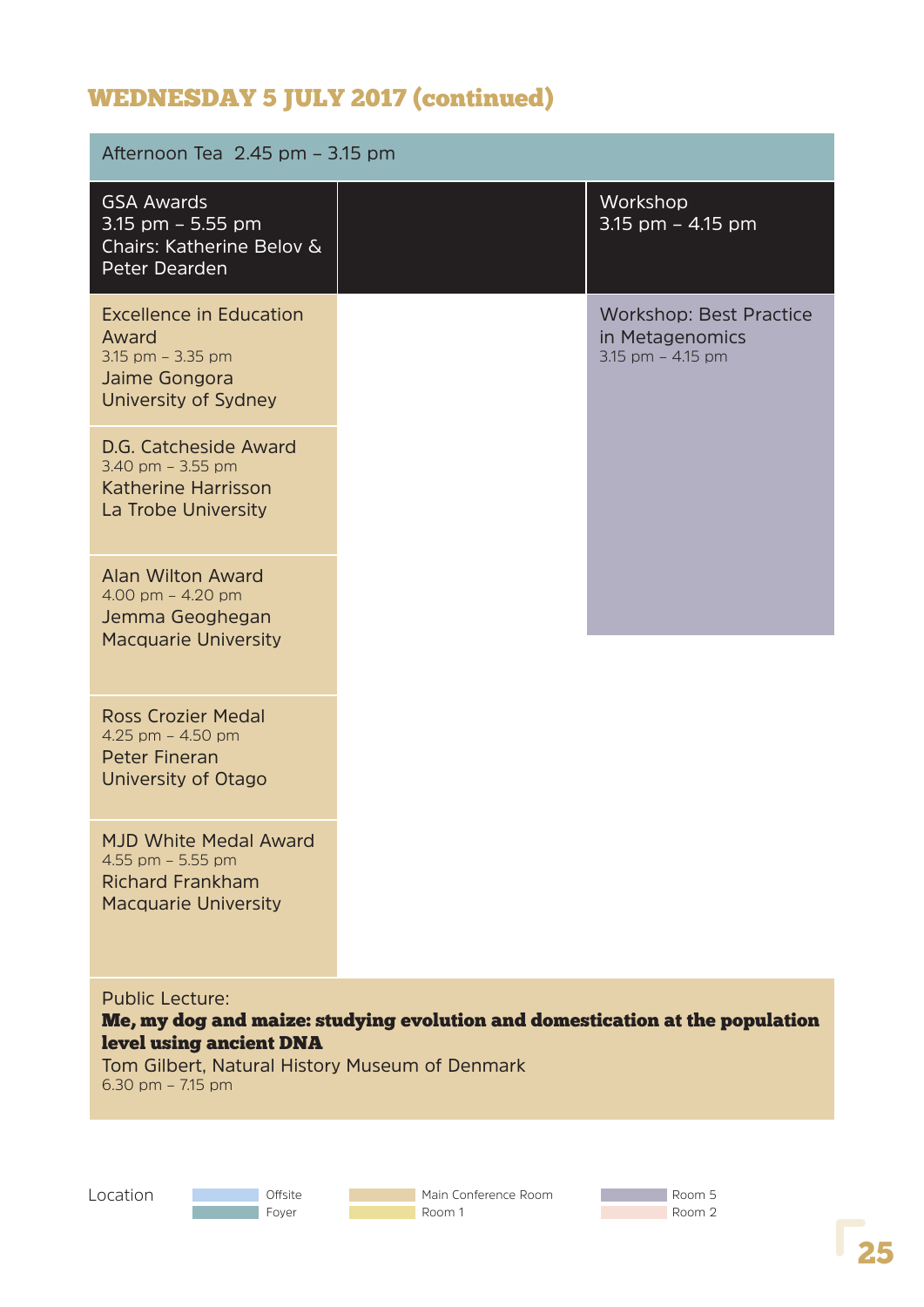### THURSDAY 6 JULY 2017

Emerson Brewery Tour (booking essential) make your way to 70 Anzac Avenue 10.15am – 11.30am

Anatomy Museum Tour

Lindo Fergusson Building, Great King Street (opposite Dunedin Hospital) 12.50am – 2.00pm

#### VISG Statistics Seminar

Genotype by environment data: pedigree and genomic selection analysis using ASReml-R

Brian Cullis and Alison Smith 1.00pm – 3.30pm

This Seminar is free but bookings essential (also open to the public) Book via the Genetics Otago Booking System: https://geneticsotago.wildapricot.org/event-2565358

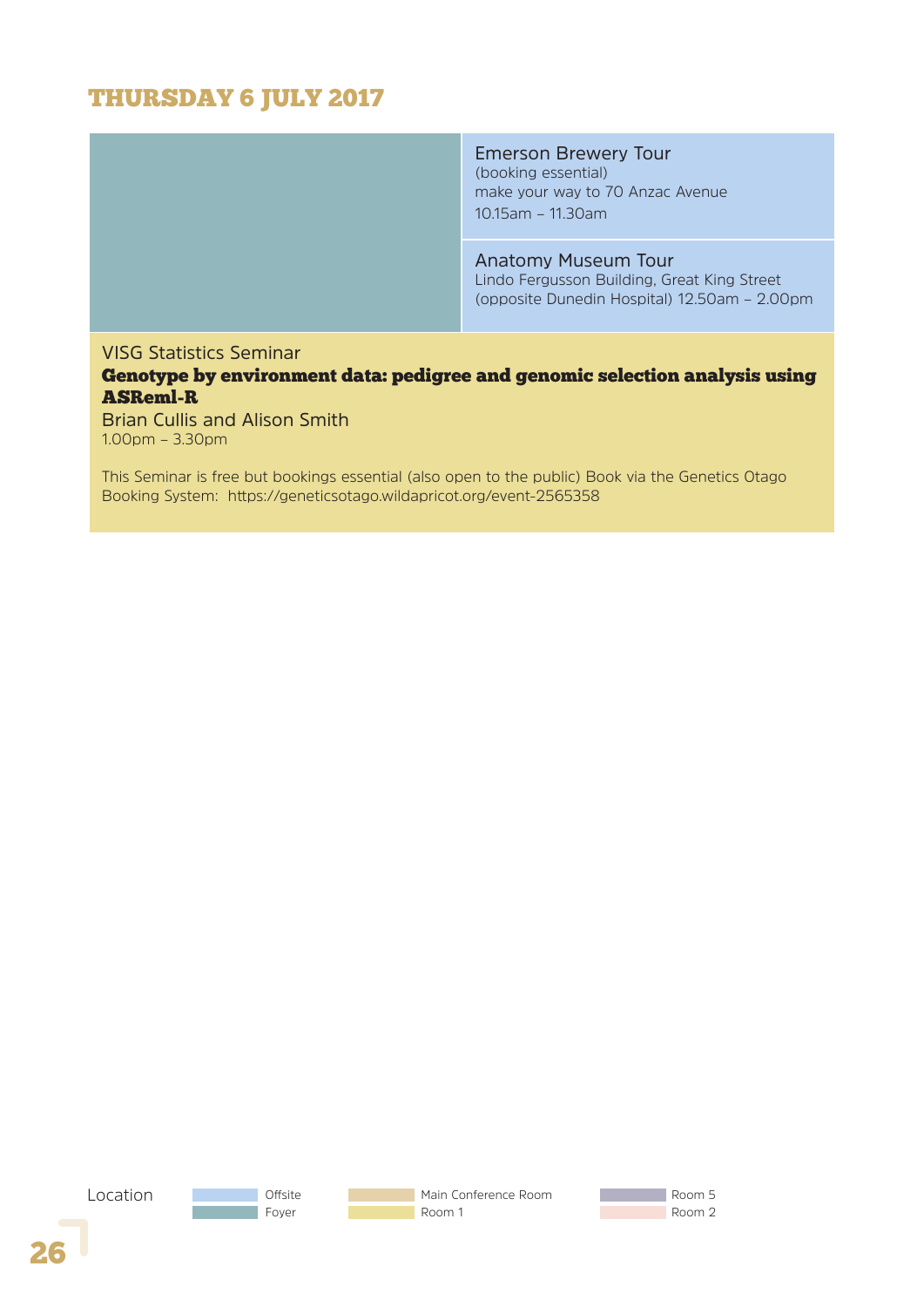# Posters

In alphabetical order of presenting authors surname (see back covers for locations)

| Poster ID | Location     | Poster                                                                                                                                           |
|-----------|--------------|--------------------------------------------------------------------------------------------------------------------------------------------------|
| 778       | A            | Predicting altered methylation patterns in early pre-<br>eclampsia Suzan Almomani                                                                |
| 762       | A            | Using DNA methylation to investigate a novel model for<br>childhood acute lymphoblastic leukaemia<br>Abdulmonem Alsaleh                          |
| 630       | B            | Adaptive genomic divergence despite high gene flow in an<br>Australian fish, golden perch (Macquaria ambigua)<br>Catherine RM Attard             |
| 785       | D            | Combining deleterious ABC transporter C2 alleles of<br>independent origin causes field resistance to insecticidal Bt<br>toxins Simon W Baxter    |
| 659       | A            | Genetic consequences of wildfire in an insular stand of the<br>bird-pollinated, granite-outcrop endemic tree Eucalyptus<br>caesia Nicole Bezemer |
| 767       | A            | Understanding the genetic basis of mate choice in an iconic<br><b>Australian species Parice A Brandies</b>                                       |
| 733       | B            | Waking the sleeping dragon - molecular insights into the<br>hibernation of the central bearded dragon Alexander Capraro                          |
| 693       | D            | Developmentally important transcription factor Fezf2 has a<br>molecular and functional role in the mature brain<br>Alison J Clare                |
| 661       | $\mathsf{C}$ | Identification and expression of pluripotency genes during<br>ascidian whole body regeneration. Rebecca M. Clarke                                |
| 671       | $\mathsf{C}$ | Regulation and Evolution of Complex Developmental Gene<br>Networks Andrew G Cridge                                                               |
| 788       | А            | Sequencing the genomes of every Kakapo Andrew Digby                                                                                              |
| 540       | B            | Coming of age: the role of nuclear structure in zygotic<br>genome activation Amy Dowdle                                                          |
| 536       | A            | Does animal personality explain harem access in the<br>polygynous new zealand sea lion (phocarctos hookeri)?<br>Imogen Foote                     |
| 588       | A            | Genomic analysis of hybridisation between the endemic<br>kakī (black stilt), and the self-introduced poaka (pied stilt)<br>Natalie J Forsdick    |
| 691       | D            | Triose phosphate isomerase: far from perfect, far from<br><b>done</b> Josh B Gilligan                                                            |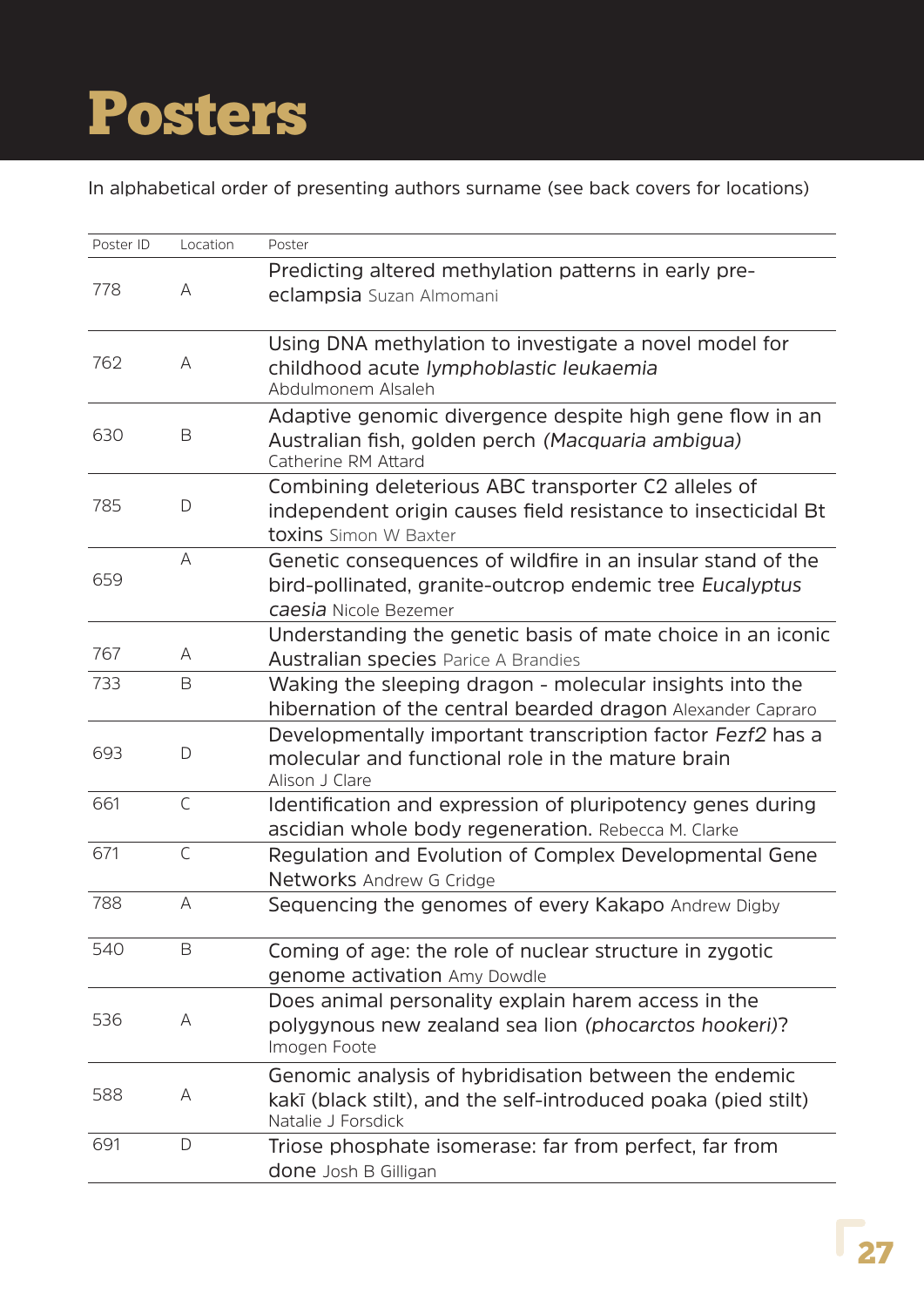| Poster ID | Location     | Poster                                                                                                  |
|-----------|--------------|---------------------------------------------------------------------------------------------------------|
| 532       | B            | Sex and stress: Is cortisol a mediator of sex change in fish?<br>Alexander Goikoetxea Pérez de Mendiola |
| 567       | B            | Genomics of a weevil pest and its parasitoid biocontrol                                                 |
|           |              | agent Thomas WR Harrop                                                                                  |
| 772       | D            | Characterisation of an Arabidopsis thaliana plant cysteine                                              |
|           |              | dioxygenase Brooklyn K Hayes                                                                            |
| 735       | D            | Recombination drives evolution of the pyoverdine locus in                                               |
|           |              | Pseudomonas aeruginosa Astra Heywood                                                                    |
| 734       | B            | Evidence for post-transcriptional regulation of dosage                                                  |
|           |              | compensation in platypus William Horspool                                                               |
| 699       | $\mathsf{C}$ | Telomere length dimorphism in dasyurid marsupials is                                                    |
|           |              | based on parental origin of the chromosome Emory D Ingles                                               |
| 775       | D            | Regulatory small RNAs in bacteria: Annotation and                                                       |
|           |              | evolutionary origins Bethany R Jose                                                                     |
| 706       | B            | Functional analysis of a gout-associated noncoding snp                                                  |
|           |              | variant Sarada Ketharnathan                                                                             |
| 698       | $\mathsf{C}$ | Rock wallabies as a model for chromosome speciation:                                                    |
|           |              | fine-scale mapping of chromosome rearrangements.                                                        |
|           |              | Maya Kruger-Andrzejewska                                                                                |
| 704       | D            | Intergenerational effects of atrazine exposure during                                                   |
|           |              | juvenile development in zebrafish Simon SDL Lamb                                                        |
|           |              | New structural and functional insights into the type II                                                 |
| 746       | Α            | fungal ATP-binding cassette transporter Candida albicans                                                |
|           |              | Cdr1 Erwin Lamping                                                                                      |
| 657       | B            | Unravelling the genetics of macadamia: integration of                                                   |
|           |              | linkage and genome maps. Kirsty S Langdon                                                               |
| 680       | $\mathsf{C}$ | Independent loss of introns during evolution across                                                     |
|           |              | multiple fungal clades Chun Shen Lim                                                                    |
|           |              | To the Caribbean and beyond: complete mitogenomes of                                                    |
| 686       | B            | ancient guinea pigs as a proxy for human interaction post-                                              |
|           |              | AD500 Edana Lord                                                                                        |
| 547       | A            | Genome-wide association study of gout in 111,098 people                                                 |
|           |              | of european ancestry Tanya J Major                                                                      |
| 776       | Α            | Structural investigation of the Hsc70 heat shock cognate                                                |
|           |              | protein for applications in radiotherapy Jamin L.B Martin                                               |
| 694       | B            | Whole genome insight into Kea's alpine lifestyle<br>Denise Martini                                      |
| 770       | D            | Mechanisms of Active DNA Demethylation in somatic cells<br>Issam Mayyas                                 |
| 713       | A            | Gender bias and late onset idiopathic disease                                                           |
|           |              | Jeremy McCallum-Loudeac                                                                                 |
| 528       | Α            | Innovative approaches to disease gene discovery in motor                                                |
|           |              | neuron disease Emily P McCann                                                                           |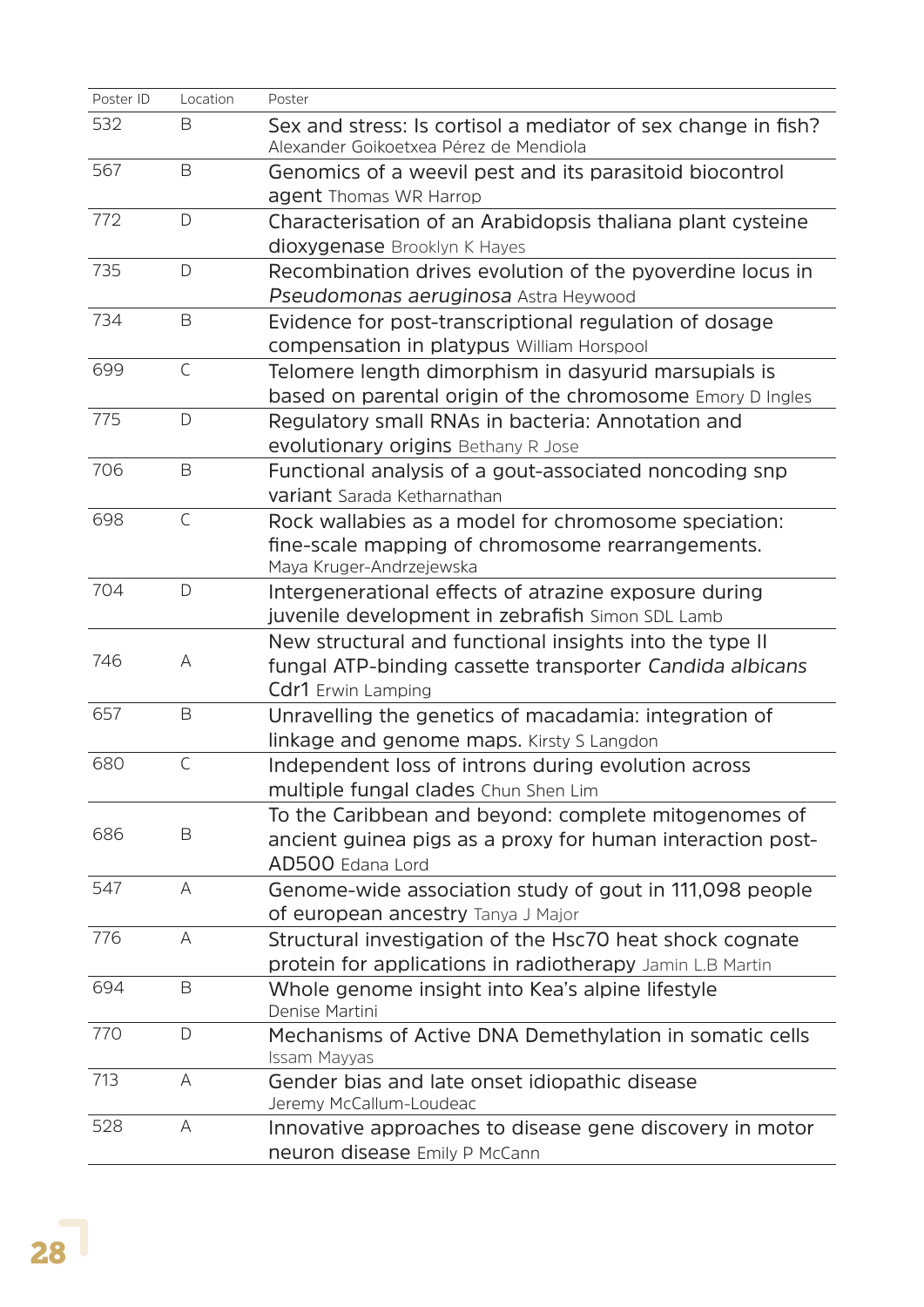| Poster ID | Location     | Poster                                                             |
|-----------|--------------|--------------------------------------------------------------------|
|           |              | Inbreeding on the rise: Molecular-based pedigree reveals           |
| 777       | Α            | an early warning sign of gene diversity loss in an island          |
|           |              | population of Tasmanian devils (Sarcophilus harrisii) Elspeth      |
|           |              | A McLennan                                                         |
| 765       | A            | Germline Variant in Tumour Supressor p16 <sup>INK4A</sup> and Long |
|           |              | Non-Coding RNA ANRIL in Breast Cancer Paulomi Mehta                |
| 683       | B            | De novo assembly and reconstruction of complete circular           |
|           |              | chloroplast genomes using Geneious Hilary Miller                   |
| 684       | $\mathsf{C}$ | Germline memory: Understanding epigenetic                          |
|           |              | reprogramming in vertebrates Oscar Ortega-Recalde                  |
|           |              | SLC2A9 and hyperuricemia: Identification of population-            |
| 763       | Α            | specific genetic variants in New Zealand Maori and Pacific         |
|           |              | (Polynesian) people. Padmini Parthasarathy                         |
|           |              | Interactions between PvdA and PvdF, two enzymes                    |
| 722       | D            | involved in pyoverdine biosynthesis in Pseudomonas                 |
|           |              | aeruginosa Priyadarshini Devi Philem                               |
|           |              | Hierarchical metapopulation structure in the southern              |
| 525       | Α            | Australia coastal bottlenose dolphin (Tursiops cf. australis)      |
|           |              | Eleanor AL Pratt                                                   |
| 544       | $\mathsf{D}$ | A bimolecular luminescence complementation assay to                |
|           |              | identify a bee-friendly insecticide Charlotte Pushparajan          |
| 531       | $\mathsf B$  | DNA methylation and aging in zebrafish Alexandria Ragsdale         |
| 766       | Α            | Human papilloma virus in the placenta: the role of p53             |
|           |              | Sankalita Ray                                                      |
| 745       | A            | Detecting genetic divergence in a relict New Zealand               |
|           |              | seabird Aisling Rayne                                              |
| 724       | А            | Understanding evolution of ciprofloxacin resistance in             |
|           |              | Pseudomonas aeruginosa Attika Rehman                               |
|           |              | Convergence of Deformed Wing virus recombinant strains             |
| 548       | D            | in honey bee populations with Varroa-resistance                    |
|           |              | <b>Emily Remnant</b>                                               |
| 719       | A            | Gene expression in conspecific-supressed cane toad                 |
|           |              | tadpoles Mark F Richardson                                         |
| 702       | B            | Propr: an r package for measuring associations in any              |
|           |              | - <b>omics data</b> Mark F Richardson                              |
| 779       | D            | A FRET reporter of conformation in Hsc70 Malcolm T Rutledge        |
| 718       | $\mathsf{C}$ | Identification and characterisation of two putative                |
|           |              | ecdysteroid kinases in Drosophila melanogaster Jack Scanlan        |
|           |              | One big family? Population genetic structure of the                |
| 591       | Α            | endangered black-fronted tern (Chlidionias albostriatus)           |
|           |              | Ann-Kathrin V. Schlesselmann                                       |
|           |              | Association of genetic variants in AAT encoded SERPINA1            |
| 549       | B            | gene with gout in Europeans and Polynesian                         |
|           |              | Amara Shaukat                                                      |